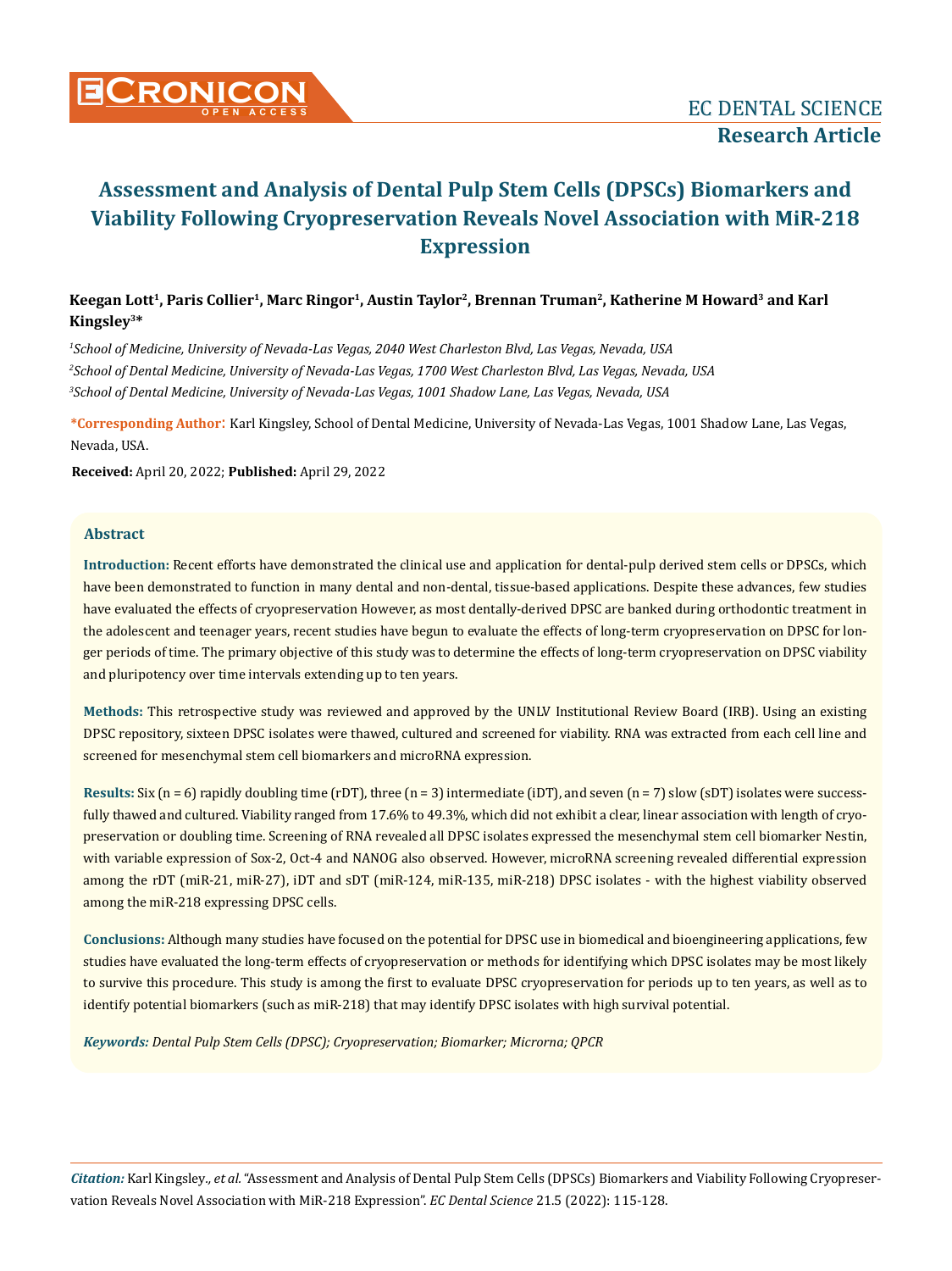### **Introduction**

Many researchers are focused on the potential for mesenchymal stem cells, which are non-embryonic tissue-specific progenitor cells capable of repair and regeneration [1,2]. Areas of focused research interest have included clinical and translational applications for skin and cutaneous diseases, bone regeneration, lung disease, and even metabolic disorders such as Type II diabetes [3-7]. Recent efforts have demonstrated the clinical use and application for dental-pulp derived stem cells or DPSCs, which have been demonstrated to function in many dental, as well as a growing list of non-dental, tissue-based applications [8,9].

Although many studies have traditionally focused on DPSC for the treatment of dental- and periodontal-related disorders, this new evidence suggests clinical and translational applications for DPSC in many other tissues and organ systems [10-12]. Despite these advances, the few studies that have evaluated the effects of cryopreservation have focused on short periods of time - usually up to one year [13,14]. However, as most dentally-derived DPSC are banked during orthodontic treatment in the adolescent and teenager years, recent studies have begun to evaluate the effects of long-term cryopreservation on DPSC for periods of up to five years [15-18].

Based upon these studies, preliminary work from this group has attempted to increase the length of cryopreservation time under study beyond five years in order to more accurately determine any potential effects on DPSC viability [18,19]. This work has recently expanded to include the biomarkers and microRNA expression profiles of DPSC, which may correlate with viability, proliferation and differentiation potential [20-22]. As more information becomes available, the need to understand the potential ramifications of long-term cryopreservation and storage of DPSCs and the associated effects on their differentiation and proliferation potential becomes evident [23,24].

Moreover, as the effects of cell culture, passing and doubling time are now considered integral to the understanding of DPSC proliferation capacity - new studies that incorporate these phenotypes into the research methodology are needed to fully understand these relationships [25-27]. Furthermore, the assessment of how DPSC are amplified, characterized and the methods used to ultimately cryopreserve these cells for future use are becoming increasingly important to our understanding of their full potential [28,29].

Based upon this information, the primary objective of this study was to determine the effects of long-term cryopreservation on DPSC viability and pluripotency over time intervals up to ten years. In addition, pluripotent MSC markers previously identified, such as OCT4, NANOG, Sox-2, and Nestin, which may relate to survival and viability were also evaluated. Finally, newly discovered non-coding microRNA has also been shown to both promote and inhibit pluripotency, such as miR-21, 133, and 135 were also included in the current study.

#### **Materials and Methods**

#### **Human subjects study approval**

This study was a retrospective analysis of dental pulp stem cell (DSPC) lines from an existing repository. The Institutional Review Board (IRB) and Office for the Protection of Research Subjects (OPRS) at the University of Nevada, Las Vegas (UNLV) approved the current study under Protocol 1717612-1 titled "Retrospective analysis of dental pulp stem cells (DPSC) from the University of Nevada, Las Vegas (UNLV) School of Dental Medicine (SDM) pediatric and clinical population" on February 21, 2021.

#### **Original DPSC collection protocol**

The original study to create the DPSC repository was approved under protocol OPRS#0907-3148 titled "Isolation of Non-Embryonic Stem Cells from Dental Pulp'' on February 5, 2010. All the study participants were voluntary and provided Informed Consent at the time of collection. In brief, the inclusion criteria were UNLV-SDM clinic patients that were scheduled for routine extractions of wisdom teeth or

*Citation:* Karl Kingsley*., et al.* "Assessment and Analysis of Dental Pulp Stem Cells (DPSCs) Biomarkers and Viability Following Cryopreservation Reveals Novel Association with MiR-218 Expression". *EC Dental Science* 21.5 (2022): 115-128.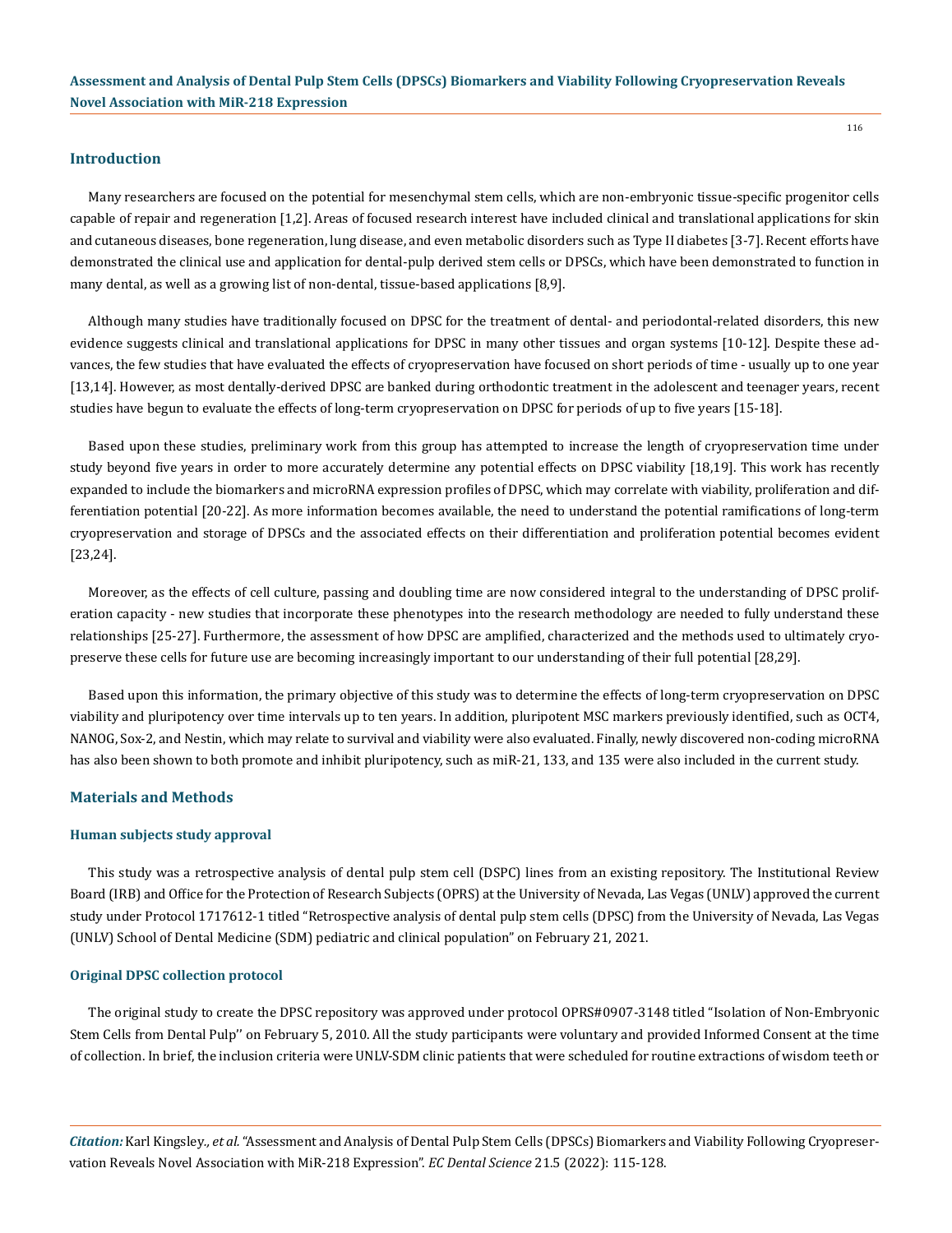117

third molars as part of on-going Orthodontic therapy spacing. The exclusion criteria were any patients who declined to participate, any person not a patient of record at UNLV-SDM, and any patient requiring extraction for other reasons (e.g. periodontal disease, fractured tooth, extreme dental decay).

Following extraction, all teeth were subsequently sectioned at the cementum-enamel junction (CEJ) to allow for the extraction of dental pulp using an endodontic broach. Each sample was then placed into sterile microcentrifuge tubes containing phosphate buffered saline (PBS) and then transferred to a biomedical laboratory for further processing. DPSC isolates were obtained using the direct outgrowth method in sterile cell culture-treated flasks and a cell culture incubator using Roswell Park Memorial Institute (RPMI) media with 10% fetal bovine serum (FBS) and 1% penicillin - streptomycin antibiotic solution added. DPSC isolates were then grown for a minimum of ten passages prior to cryopreservation.

#### **DPSC lines**

A series of Dental Pulp Stem Cell (DPSC) isolates had been previously cryopreserved at -80˚C in a deep freezer. Sixteen DPSC isolates were thawed and cultured in a RPMI growth media containing 1% penicillin-streptomycin and 10% fetal bovine serum. The cells were incubated at 37˚C with 5% CO2 inside a level 2 humidified biosafety incubator. Each individual lineage had been categorized as either having a slow doubling time (sDT) of 10 - 14 days, intermediate doubling time (iDT) of 5 - 7 days, or a rapid doubling time (rDT) of 2 - 3 days. These cell lines included  $N = 6$  rDT lines (dpsc-3882, dpsc-3924, dpsc-5423, dpsc-5653, dpsc-7089, dpsc-9765),  $N = 3$  iDT lines (dpsc-5243, dpsc-8604, dpsc-9894), and N = 7 sDT lines (dpsc-4595, dpsc-8124, dpsc-9500, dpsc-11418, dpsc-11750, dpsc-11836, dpsc-17322).

#### **Viability following cryopreservation**

Immediately following cell culture, 500 µL of each solution was removed and placed in an equal amount of Trypan Blue. The combined solution was analyzed for cell viability using a TC 20 automated cell counter (Bio Rad). Values for the total number of cells, the total number of live cells and the percentage of live cells were recorded. The process of obtaining cell viability data was repeated every 3 days.

#### **Cell growth analysis**

Following one, two, and three days of incubation, each cell culture was mixed thoroughly before having 0.1 mL of the solution removed and placed into a 96-well plate. The cells were fixed to the bottom of each well by adding an equal volume of formalin in a fume hood for 24 hours. The formalin was then aspirated out and the cells were dyed with 100 µL of Gentian Violet from Fisher Scientific (Fair Lawn, NJ). The cells were processed for 10 minutes before the dye was aspirated. Excess dye was washed off by applying 100 µL of 1X Phosphatebuffered saline (PBS). Each well was aspirated and washed again one to two more times until all of the residual dye had been removed. Once the final amount of 1X PBS was removed, the plate was placed into an ELx808 microplate reader from Eppendorf (Hamburg, Germany) and analyzed using a wavelength of 630 nm. Data was acquired for the absorbance, which correlates with the number of cells and can be used to determine growth and proliferation.

#### **RNA extraction**

A phenol: chloroform extraction method was used to extract RNA from each stem cell. Initially, cellular media was removed from the cells by centrifugation and aspiration. TRIzol Reagent from Fisher Scientific (Fair Lawn, NJ) was applied to the remaining cells and pippetted for lysis. The lysate transferred to a sterile microfuge tube. A total of 200 µL of chloroform from Sigma-Aldrich (St. Louis, MO) was added for each 1 mL of TRIzol Reagent in the tubes. Each solution was mixed vigorously before being incubated at room temperature for 3 minutes. The samples were centrifuged at 12,000 x g at  $4^{\circ}$ C for 15 minutes. The top aqueous phase of each sample contained the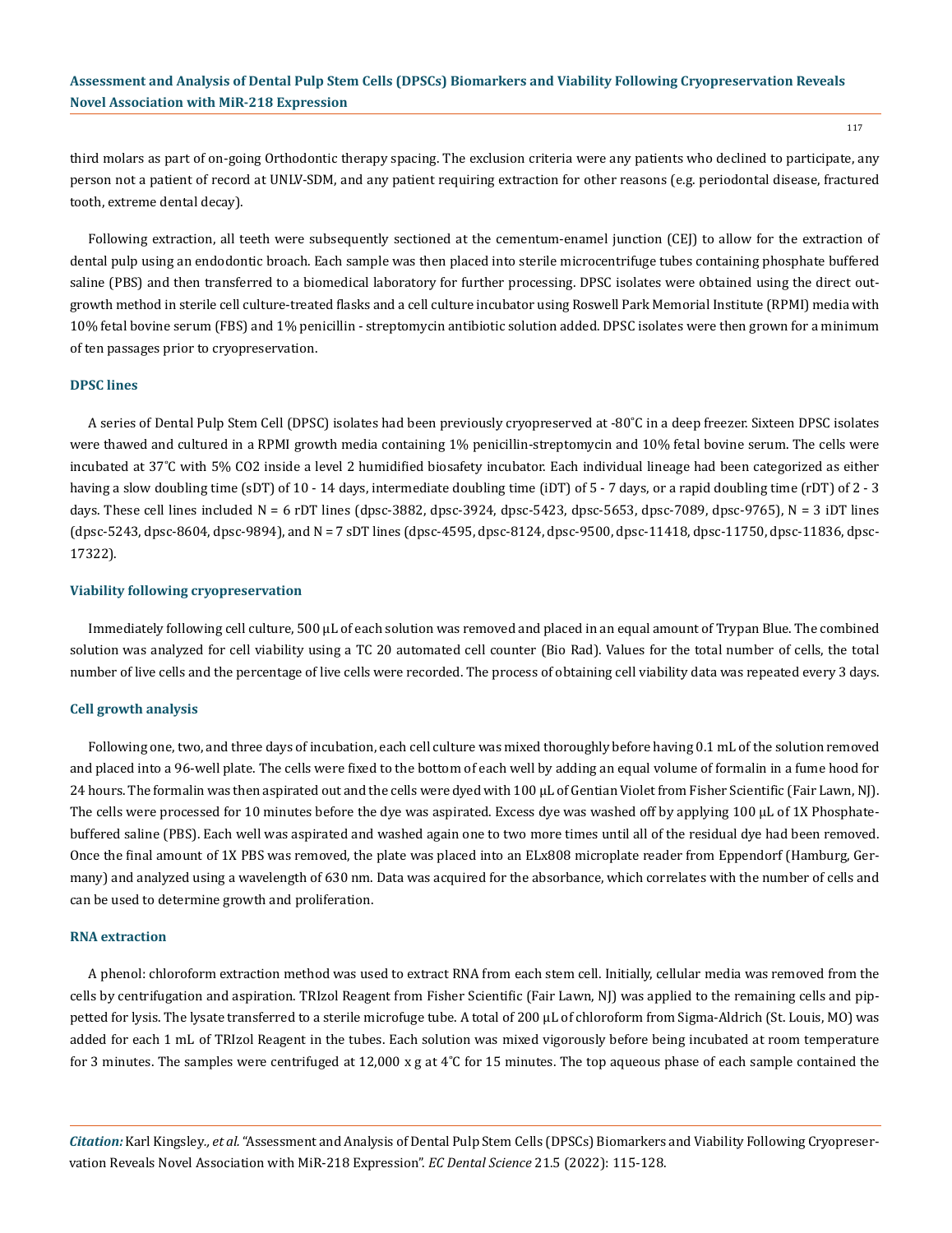118

desired RNA and was removed and combined with an equal volume of isopropanol from Sigma-Aldrich (St. Louis, MO) into a new sterile microfuge tube. Every tube was incubated on ice for 10 minutes and then centrifuged at 12,000 x g for 10 minutes at  $4^{\circ}$  C. The supernatant layer was removed via aspiration while the remaining pellet was washed with 1 mL of 70% ethanol from Sigma-Aldrich (St. Louis, MO) per 1 mL of Trizol Reagent that was used earlier. Following centrifugation at 7500 x g for 5 minutes at 4°C, the supernatant was aspirated and the remaining pellet was resuspended in 100  $\mu$ L of nuclease-free water. A nanodrop 2000 spectrophotometer from Fisher Scientific (Fair Lawn, NJ) was used to assess the concentration and purity of the RNA. Each tube was then stored at -20˚ C.

#### **cDNA synthesis**

In order to perform qPCR, the previously extracted RNA was converted into cDNA using an ABgene Reverse-iT One-Step RT-PCR kit from Fisher Scientific (Fair Lawn, NJ) and a Mastercycler gradient thermal cycler from Eppendorf (Hamburg, Germany). Each PCR tube contained 12.5 µL of 2X Reddy Mix (RT-PCR Master mix), 1.0 µg of DPSC RNA, 1.0 µL of both forward and reverse random primers from Invitrogen (Waltham, MA), 1.0 µL of an RTase blend, and enough nuclease-free water to bring each tube to the same volume. The thermocycler settings included 47˚ C for 30 minutes for reverse transcription and a final extension at 72˚ C for five minutes.

#### **qPCR biomarker screening**

Screening of total RNA converted into cDNA was performed using SYBR Green Real-Time PCR Master Mix from ThermoFisher Scientific (Fair Lawn, NJ) following the manufacturer recommended protocol. Briefly, each reaction included 12.5 ufL of 2X SYBR Green PCR Master Mix, 1.5 uL of forward and reverse primers specific for each target, 1.0 uL of cDNA (diluted to 10 ng/uL) and 8.5 uL of nuclease-free water. Real-time PCR was performed using QuantStudio 5 Real-Time PCR system from Fisher Scientific (Fair Lawn, NJ) using settings of 95˚C for ten minutes for initial activation, 40 cycles of denaturation at 95˚C for 15 seconds, with annealing and extension at the appropriate primer pair-specific temperature for one minute. Primers were synthesized by SeqWright from ThermoFisher Scientific (Fair Lawn, NJ):

#### **GAPDH**

GAPDH forward: 5′-ATC TTC CAG GAG CGA GAT CC-3′; 20 nt, 55% GC, Tm 66°C

GAPDH reverse: 5′-ACC ACT GAC ACG TTG GCA GT-3′; 20 nt, 55% GC, Tm 70°C

Optimal Tm: 61°C

#### **Beta actin**

Beta actin forward, 5′-GTG GGG TCC TGT GGT GTG-3′; 18 nt, 67% GC, Tm: 69°C

Beta actin reverse, 5′-GAA GGG GAC AGG CAG TGA-3′, 18 nt, 61% GC, Tm: 67°C

Optimal Tm: 61°C

#### **miR-21**

miR-21 forward: 5'-GCC ACC ACA CCA GCT AAT TT-3'; 20 nt; 50% GC, Tm: 66°C

miR-21 reverse: 5'-CTG AAG TCG CCA TGC AGA TA-3'; 20 nt; 50% GC; Tm: 65°C

Optimal Tm (PCR): 60°C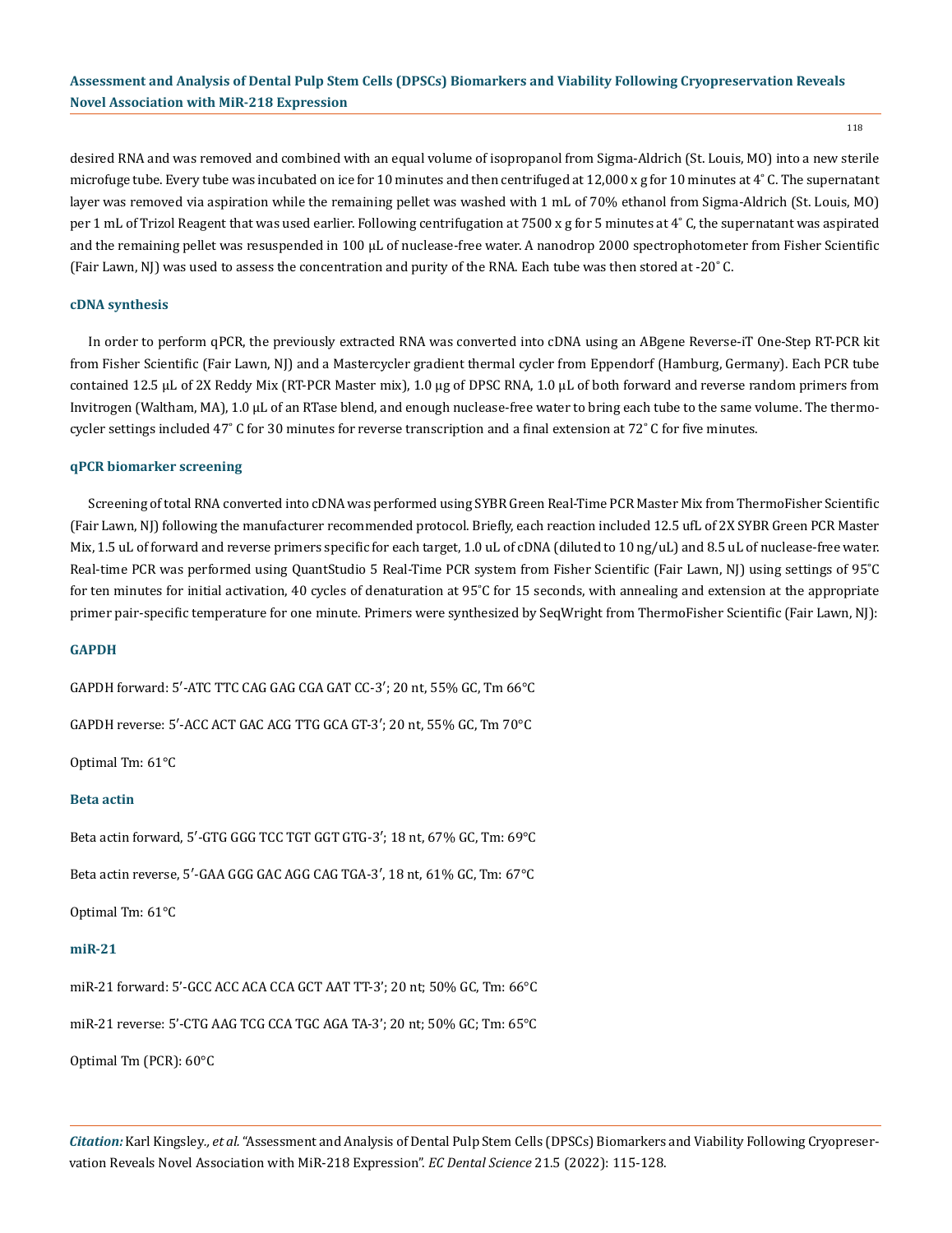#### **miR-133**

miR-133 forward: 5'-CCG GTT AAC TCG AGC TCT GTG AGA G-3'; 25 nt, 56% GC Tm: 71°C

miR-133 reverse: 5'-CTA GCT AGG AAT TCT GTG ACC TGT G-'3'; 25 nt, 48% GC, Tm: 66°C

Optimal Tm (PCR): 60°C

#### **miR135**

miR-135 forward: 5'-CGA TAT GGC TTT TTA TTC CTA -3'; 21 nt, 33% GC, Tm: 56°C

miR-135 reverse: 5'-GAG CAG GGT CCG AGG T -3'; 16 nt, 69% GC, Tm: 67°C

Optimal Tm (PCR): 51°C

Sox2 forward: 5′-ATGGGCTCTGTGGTCAAGTC-3′; 20 nt: 55% GC; Tm 67 °C

Sox2 reverse: 5′-CCCTCCCAATTCCCTTGTAT-5′; 20 nt; 50% GC; Tm 64 °C

Optimal Tm: 65 °C

Nestin forward, 5'-CGTTGGAAC AGAGGTTGGAG-3'; 20 nt; 55% GC; Tm 66 °C

Nestin reverse, 5'-TCCTGAAAGCTGAGGGAAG-3'; 19 nt; 53% GC; Tm 64 °C

Optimal Tm: 65 °C

NANOG forward: 5′-GCTGAGATGCCTCACACGGAG-3′; 21 nt; 62% GC; Tm 71 °C

NANOG reverse: 5′-TCTGTTTCTTGACTGGGACCTTGTC-3′; 25 nt: 48%GC; Tm 69 °C Optimal Tm: 70 °C

Oct-4 forward: 5′-TGGAGAAGGAGAAGCTGGAGCAAAA-3′; 25 nt: 48% GC; Tm 70 °C

Oct4 reverse: 5′-GGCAGATGGTCGTTTGGCTGAATA-3′; 24 nt; 50% GC; Tm 70 °C

Optimal Tm: 71 °C

## **Results**

Sixteen DPSC isolates were successfully thawed and cultured (Table 1). The doubling times were evaluated and confirmed the previous observations of rapid doubling times or rDT for dpsc-3882 (2.6 days), dpsc-3924 (1.9 days), dpsc-5423 (2.2 days), dpsc-5653 (2.1 days), dpsc-7089 (1.9 days), and dpsc-9765 (2.3 days). In addition, these data confirmed the previous observations of intermediate doubling times or iDT for dpsc-5243 (4.2 days), dpsc-8124 (5.9 days), dpsc-8604 (5.5 days), dpsc-9894 (5.1 days), and dpsc-17322 (6.6 days). These results also confirmed slow doubling times or sDT for dpsc-4595 (11.2 days), dpsc-9500 (10.4 days), dpsc-11418 (10.2 days), dpsc-11750 (13.1 days), and dpsc-11836 (12.9 days). Finally, current viability (2022) was assessed, which ranged from 17.6% (dpsc-11418; 2011) to 49.3% (dpsc-8124; 2014). The average viability of all DPSC isolates was 28.8%, which has decreased significantly -29% since last recorded (2018 DPSC average viability 40.5%).

*Citation:* Karl Kingsley*., et al.* "Assessment and Analysis of Dental Pulp Stem Cells (DPSCs) Biomarkers and Viability Following Cryopreservation Reveals Novel Association with MiR-218 Expression". *EC Dental Science* 21.5 (2022): 115-128.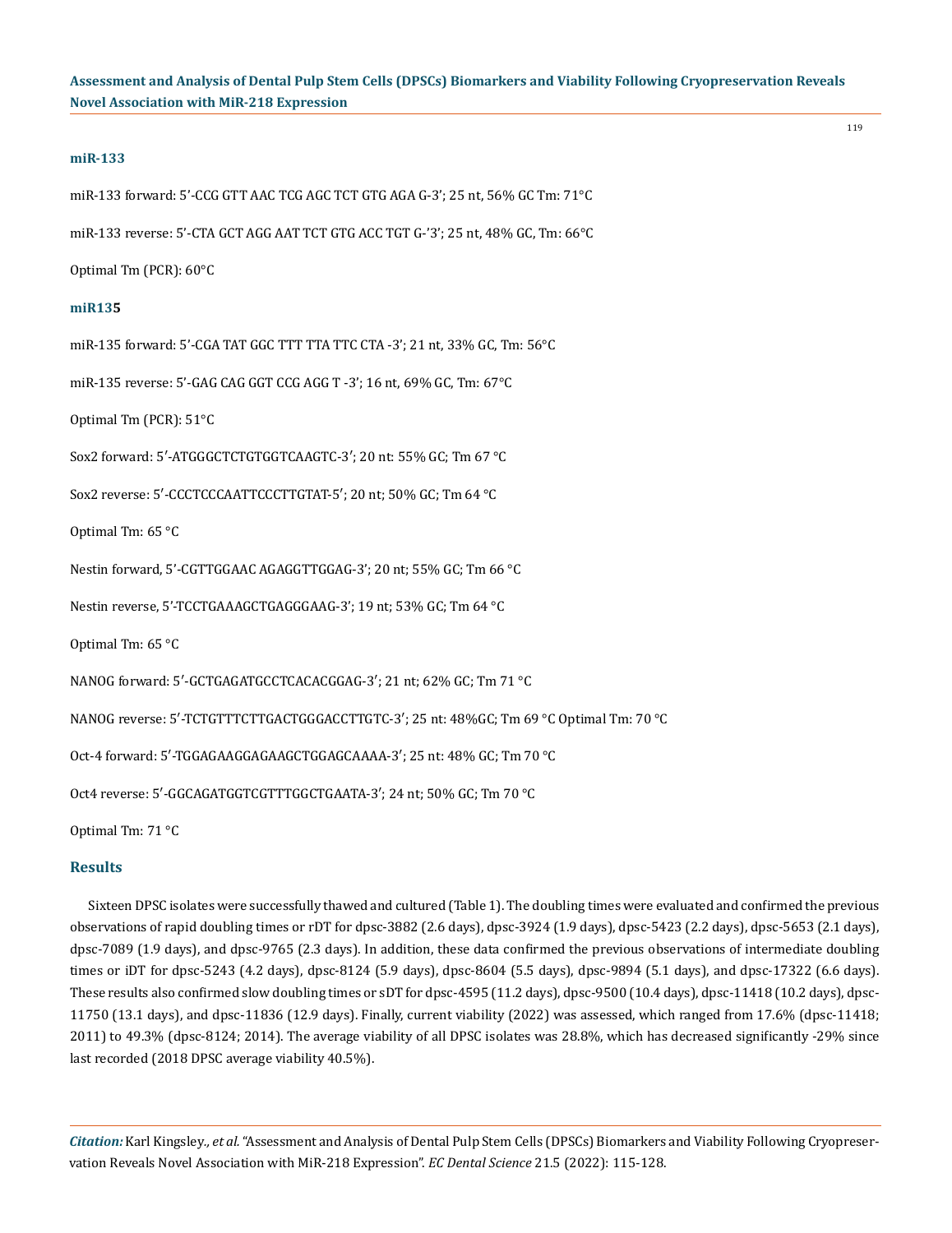| Line              | <b>Doubling Time (days)</b> | Rate         | Viability (2022) | Viability (2018) |
|-------------------|-----------------------------|--------------|------------------|------------------|
| dpsc-11750 (2011) | $13.1$ days                 | slow         | 37.9%            | 31%              |
| dpsc-11418 (2011) | $10.2$ days                 | slow         | 17.6%            | 29%              |
| dpsc-17322 (2011) | 6.6 days                    | intermediate | 39.1%            | 35%              |
| dpsc-11836 (2011) | $12.9$ days                 | slow         | 24.7%            | 34%              |
| dpsc-3924 (2011)  | 1.9 days                    | rapid        | 21.6%            | 46%              |
| dpsc-7089 (2012)  | 1.9 days                    | rapid        | 20.33%           | 57%              |
| dpsc-5653 (2012)  | $2.1$ days                  | rapid        | 31%              | 59%              |
| dpsc-3882 (2012)  | 2.6 days                    | rapid        | 31%              | 52%              |
| dpsc-9765 (2013)  | 2.3 days                    | rapid        | 25.9%            | 43%              |
| dpsc-9500 (2013)  | $10.4$ days                 | slow         | 20.7%            | 34%              |
| dpsc-9894 (2013)  | 5.1 days                    | intermediate | 25.6%            | 35%              |
| dpsc-8124 (2014)  | 5.9 days                    | intermediate | 49.3%            | 39%              |
| dpsc-8604 (2014)  | 5.5 days                    | intermediate | 28.7%            | 39%              |
| dpsc-5423 (2014)  | 2.2 days                    | rapid        | 23.1%            | 31%              |
| dpsc-5243 (2015)  | 4.2 days                    | intermediate | 33.7%            | 41%              |
| dpsc-4595 (2015)  | $11.2$ days                 | slow         | 30.7%            | 44%              |

*Table 1: Dental pulp stem cell (DPSC) doubling time and viability.*

To more easily visualize these data and the wide range of viability observed, the data for each DPSC was plotted and graphed (Figure 1). These data demonstrate the broad range of viabilities observed, from a low of approximately 17.6% (dpsc-11418; 2011) to a high of 49.3% (dpsc-8124; 2014)). The lack of consistent pattern within these data sorted by year might suggest additional variables, such as doubling time (DT) or biomarker expression may also modulate these observations.



*Figure 1: Average viability of DPSC isolates upon thawing and culture. DPSC isolates sorted by year of isolation and cryopreservation (2011 - 2015) demonstrated a range of viability from a low of 17.6% to a high of 49.3%, with an overall average of 28.8%.* 

*Citation:* Karl Kingsley*., et al.* "Assessment and Analysis of Dental Pulp Stem Cells (DPSCs) Biomarkers and Viability Following Cryopreservation Reveals Novel Association with MiR-218 Expression". *EC Dental Science* 21.5 (2022): 115-128.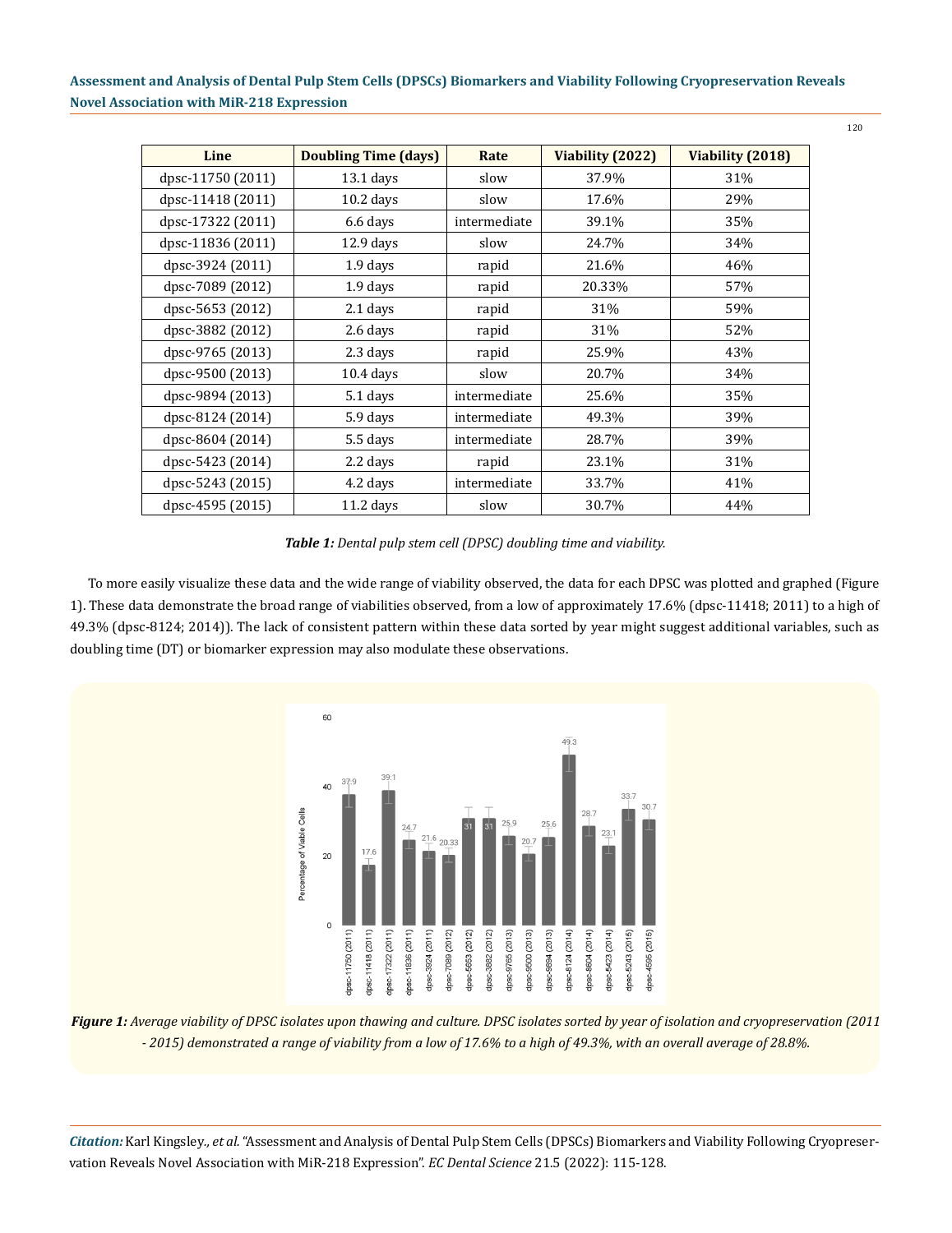Due to the heterogeneity of viability results observed with the individual isolates sorted by length of cryopreservation, the data were then sorted by averaging the DPSC isolates from each year to remove the potential for bias resulting from any individual cell line or the associated doubling times (Figure 2). These data demonstrated that the viability of the older DPSC isolates from 2011 - 2013 (24.06% - 28.18%) was somewhat lower than the viability of the more recent isolates from 2014 - 2015 (32.2% - 33.7%). However, due to the large heterogeneity of results within each year, these differences were not statistically significant,  $p = 0.234$ .



*Figure 2: Combined average viability of DPSC isolates by year. DPSC viability averages combined by year of isolation and cryopreservation (2011 - 2015) demonstrated lower viability among older isolates (2011 - 2013) than more recent isolates (2014 - 2015), but were not significantly different, p = 0.234.* 

Based upon the lack of strong, direct association between length of cryopreservation and DPSC viability, these data were sorted and graphed to evaluate if DPSC doubling times were the most significant factor determining cellular viability (Figure 3). These results demonstrated that although the viability of rDT (average 25.5%) was slightly lower than that of the iDT (average 31.7%), this was not statistically significant,  $p = 0.081$ . In addition, the differences between iDT and sDT (26.3%) were also not statistically significant,  $p = 0.145$ .



*Figure 3: Combined average viability of DPSC by doubling time (DT). The average viability of rDT (25.5%) was lower than the iDT average (31.7%), but was not statistically significant, p=0.081. Average viability between iDT and sDT (26.3%) was also not statistically significant, p=0.145.* 

*Citation:* Karl Kingsley*., et al.* "Assessment and Analysis of Dental Pulp Stem Cells (DPSCs) Biomarkers and Viability Following Cryopreservation Reveals Novel Association with MiR-218 Expression". *EC Dental Science* 21.5 (2022): 115-128.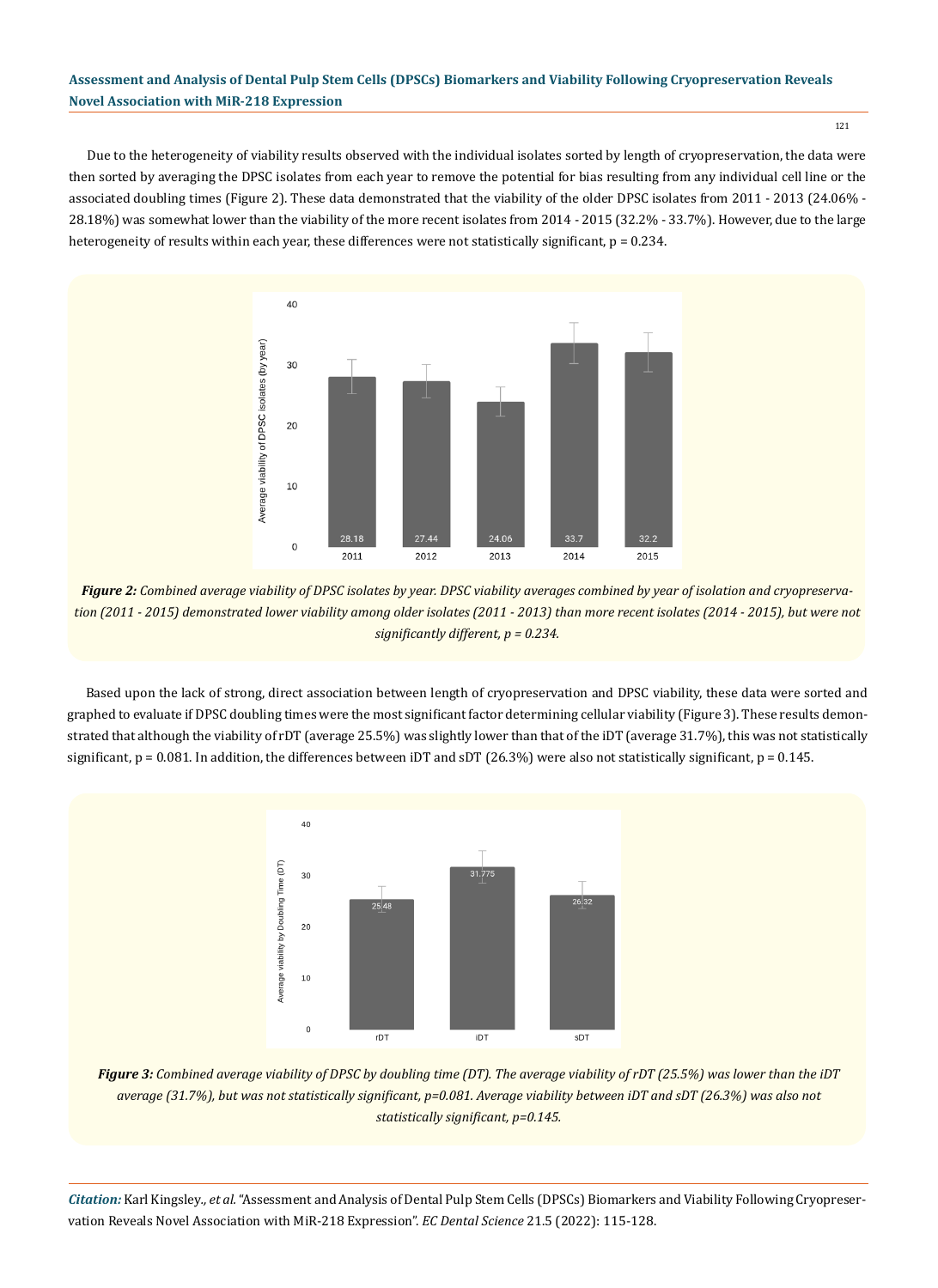To evaluate whether these observations may be associated with a combination of both doubling time (DT) and length of cryopreservation, viability of the DPSC isolates were sorted by both year of cryopreservation and growth rate (Figure 4). These data also demonstrated significant levels of heterogeneity among samples from the same year, with no specific association between doubling time and viability within each year. For example, the rDT and sDT isolates from 2011 had similar viabilities (rDT, 21.6% and sDT, 24.7% and 17.6%), which were lower than the iDT from the same year (37.9% and 39.1%). However this pattern was not observed in other years, such as 2013 (rDT, 25.9%; iDT 25.6%, sDT, 20.7%). This analysis may suggest that additional factors may be responsible for the differences in viability, which may be separate and distinct from growth rate (doubling time) and year of cryopreservation.



*Figure 4: Viability of DPSC was sorted by doubling time (DT) and year of cryopreservation. This analysis demonstrated significant levels of heterogeneity among samples from the same year, with no specific or direct association between doubling time and viability within each year.*

To evaluate whether viability was associated with biomarker or microRNA expression, RNA was extracted from all DPSC isolates and screened using qPCR (Figure 5). These data demonstrated that all DPSC isolates produce the positive control microRNA, miR-16. In addition, variable expression of miR-21, miR-27, miR-133, miR-135 and miR-218 was observed. Screening for biomarker expression revealed that Nestin was produced by all DPSC isolates, with variable expression observed with NANOG, Oct-4 and Sox-2.



*Figure 5: qPCR screening results. MicroRNA expression was confirmed by positive control miR-16 among all DPSC isolates with differential expression of miR-21, miR-27, miR-133, miR-135 and miR-218. Biomarker expression confirmed Nestin among all DPSC isolates with differential expression of Sox-2, Oct-4 and NANOG.*

*Citation:* Karl Kingsley*., et al.* "Assessment and Analysis of Dental Pulp Stem Cells (DPSCs) Biomarkers and Viability Following Cryopreservation Reveals Novel Association with MiR-218 Expression". *EC Dental Science* 21.5 (2022): 115-128.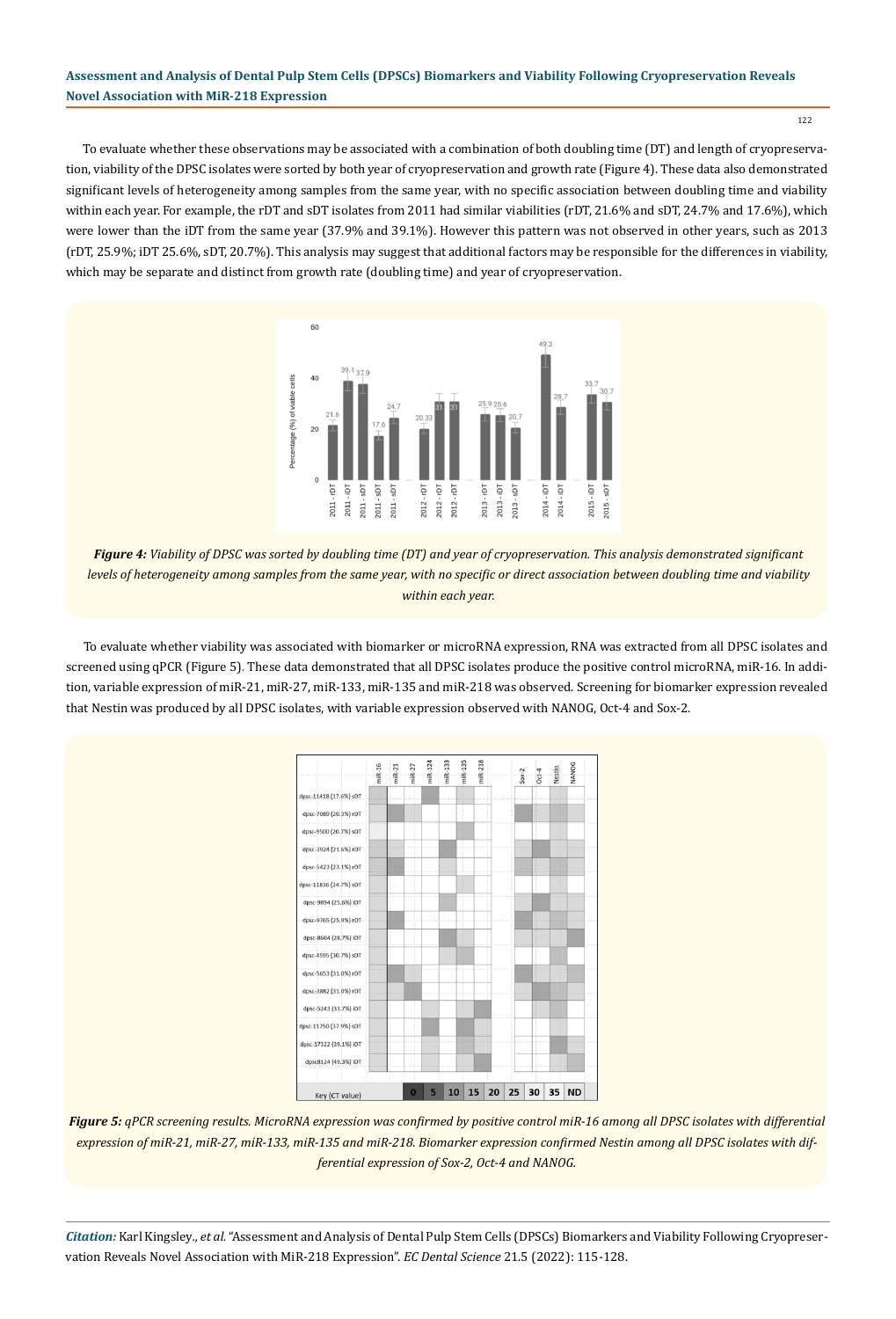To more closely examine these results, the qPCR biomarker screening results were sorted by doubling time (DT) of the DPSC isolates, rDT, iDT and sDT (Table 2). This analysis of data revealed that the rDT DPSC isolates expressed all four biomarkers: Sox-2, Oct-4, Nestin and NANOG. In addition, two of the three iDT DPSC isolates expressed all four biomarkers (dpsc-9894, dpsc-8604) with only dpsc-5423 expressing Oct-4 and Nestin. Furthermore, all sDT DPSC isolates expressed Nestin, similar to the rDT and iDT DPSC isolates. However, none of the sDT DPSC isolates produced Sox-2 or Oct-4, while only dpsc-17322 and dpsc-8124 produced NANOG.

| microRNA     | rDT       | iDT            | sDT        |  |
|--------------|-----------|----------------|------------|--|
|              | (rapid)   | (intermediate) | (slow)     |  |
| $Sox-2$      | dpsc-7089 | dpsc-9894      | n.d.       |  |
|              | dpsc-3924 | dpsc-8604      |            |  |
|              | dpsc-5423 |                |            |  |
|              | dpsc-9765 |                |            |  |
|              | dpsc-5653 |                |            |  |
|              | dpsc-3882 |                |            |  |
| Oct-4        | dpsc-7089 | dpsc-5423      | n.d.       |  |
|              | dpsc-3924 | dpsc-9894      |            |  |
|              | dpsc-5423 | dpsc-8604      |            |  |
|              | dpsc-9765 | dpsc-5423      |            |  |
|              | dpsc-5653 |                |            |  |
|              | dpsc-3882 |                |            |  |
| Nestin       | dpsc-7089 | dpsc-9894      | dpsc-11418 |  |
|              | dpsc-3924 | dpsc-8604      | dpsc-9500  |  |
|              | dpsc-5423 | dpsc-5423      | dpsc-11836 |  |
|              | dpsc-9765 |                | dpsc-4595  |  |
|              | dpsc-5653 |                | dpsc-11750 |  |
|              | dpsc-3882 |                | dpsc-17322 |  |
|              |           |                | dpsc-8124  |  |
| <b>NANOG</b> | dpsc-7089 | dpsc-9894      | dpsc-17322 |  |
|              | dpsc-3924 | dpsc-8604      | dpsc-8124  |  |
|              | dpsc-5423 |                |            |  |
|              | dpsc-9765 |                |            |  |
|              | dpsc-5653 |                |            |  |
|              | dpsc-3882 |                |            |  |

Similarly, the qPCR microRNA screening results were also sorted by doubling time (DT) of the DPSC isolates, rDT, iDT and sDT, to provide more detailed analysis of these results (Table 3). This analysis of data revealed that all of the DPSC isolates expressed the positive control, miR-16. However, miR-21 and miR-27 expression was restricted to only the rDT DPSC isolates, with miR-21 expressed among all rDT DPSC isolates and miR-27 expressed among only dpsc-5653 and dpsc-3882. No expression of miR-21 or miR-27 was detected among any of the iDT or sDT isolates.

*Citation:* Karl Kingsley*., et al.* "Assessment and Analysis of Dental Pulp Stem Cells (DPSCs) Biomarkers and Viability Following Cryopreservation Reveals Novel Association with MiR-218 Expression". *EC Dental Science* 21.5 (2022): 115-128.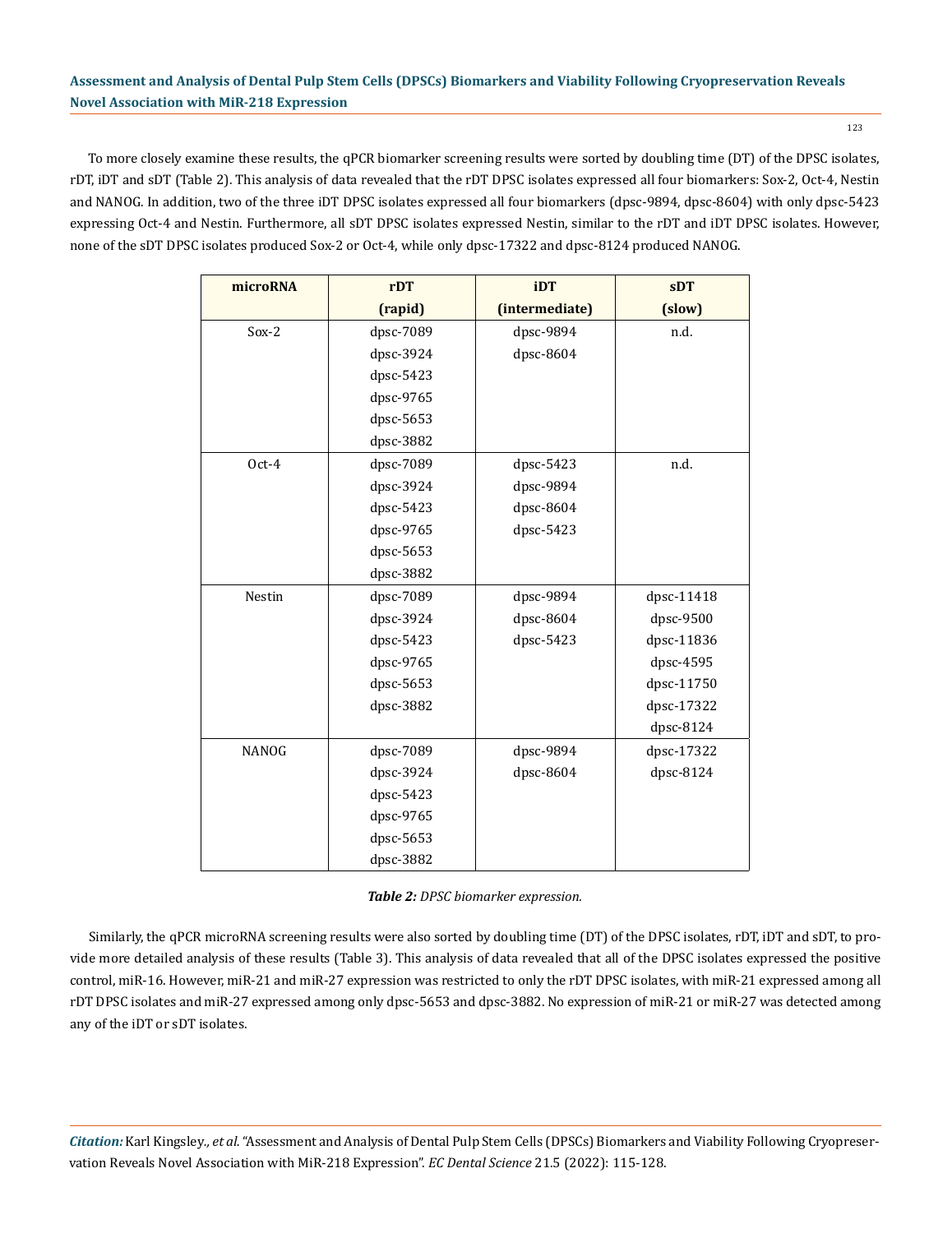| microRNA | <b>Rdt</b> | Idt           | Sdt        |
|----------|------------|---------------|------------|
|          | (Rapid)    | (Intermediate | (Slow)     |
| $miR-16$ | dpsc-7089  | dpsc-9894     | dpsc-11418 |
|          | dpsc-3924  | dpsc-8604     | dpsc-9500  |
|          | dpsc-5423  | dpsc-5423     | dpsc-11836 |
|          | dpsc-9765  |               | dpsc-4595  |
|          | dpsc-5653  |               | dpsc-11750 |
|          | dpsc-3882  |               | dpsc-17322 |
|          |            |               | dpsc-8124  |
| $miR-21$ | dpsc-7089  | n.d.          | n.d.       |
|          | dpsc-3924  |               |            |
|          | dpsc-5423  |               |            |
|          | dpsc-9765  |               |            |
|          | dpsc-5653  |               |            |
|          | dpsc-3882  |               |            |
| $miR-27$ | dpsc-5653  | n.d.          | n.d.       |
|          | dpsc-3882  |               |            |
| miR-124  | n.d.       | dpsc-5423     | dpsc-11418 |
|          |            |               | dpsc-11750 |
|          |            |               | dpsc-17322 |
|          |            |               | dpsc-8124  |
| miR-133  | dpsc-3924  | dpsc-9894     | dpsc-4595  |
|          | dpsc-5423  | dpsc-8604     |            |
| miR-135  | n.d.       | dpsc-5423     | dpsc-11418 |
|          |            | dpsc-8604     | dpsc-9500  |
|          |            |               | dpsc-11836 |
|          |            |               | dpsc-4595  |
|          |            |               | dpsc-11750 |
|          |            |               | dpsc-17322 |
|          |            |               | dpsc-8124  |
| miR-218  | n.d.       | dpsc-5423     | dpsc-11750 |
|          |            |               | dpsc-17322 |
|          |            |               | dpsc-8124  |

|  |  | Table 3: DPSC microRNA expression profile. |  |
|--|--|--------------------------------------------|--|
|  |  |                                            |  |

Expression of miR-124 was differentially expressed among only iDT and sDT isolates, with only dpsc-5423 among the iDT DPSC isolates and dpsc-11418, dpsc-11750, dpsc-17322, and dpsc-8124 among the sDT DPSC isolates. Differential expression of miR-133 was also observed with miR-133 with only some of the rDT (dpsc-3924, dpsc-5423), iDT (dpsc-9894, dpsc-8604), and sDT (dpsc-4595) DPSC isolates. In addition, differential expression of miR-135 was observed with most of the iDT isolates (dpsc-8604, dpsc-5423) and all of the sDT isolates. Finally, differential expression of miR-218 was observed among some of the iDT (dpsc-5423) and sDT (dpsc-11750, dpsc-17322, dpsc-8124) isolates. No expression of miR-124, miR-135 or miR-218 was observed among the rDT DPSC isolates.

*Citation:* Karl Kingsley*., et al.* "Assessment and Analysis of Dental Pulp Stem Cells (DPSCs) Biomarkers and Viability Following Cryopreservation Reveals Novel Association with MiR-218 Expression". *EC Dental Science* 21.5 (2022): 115-128.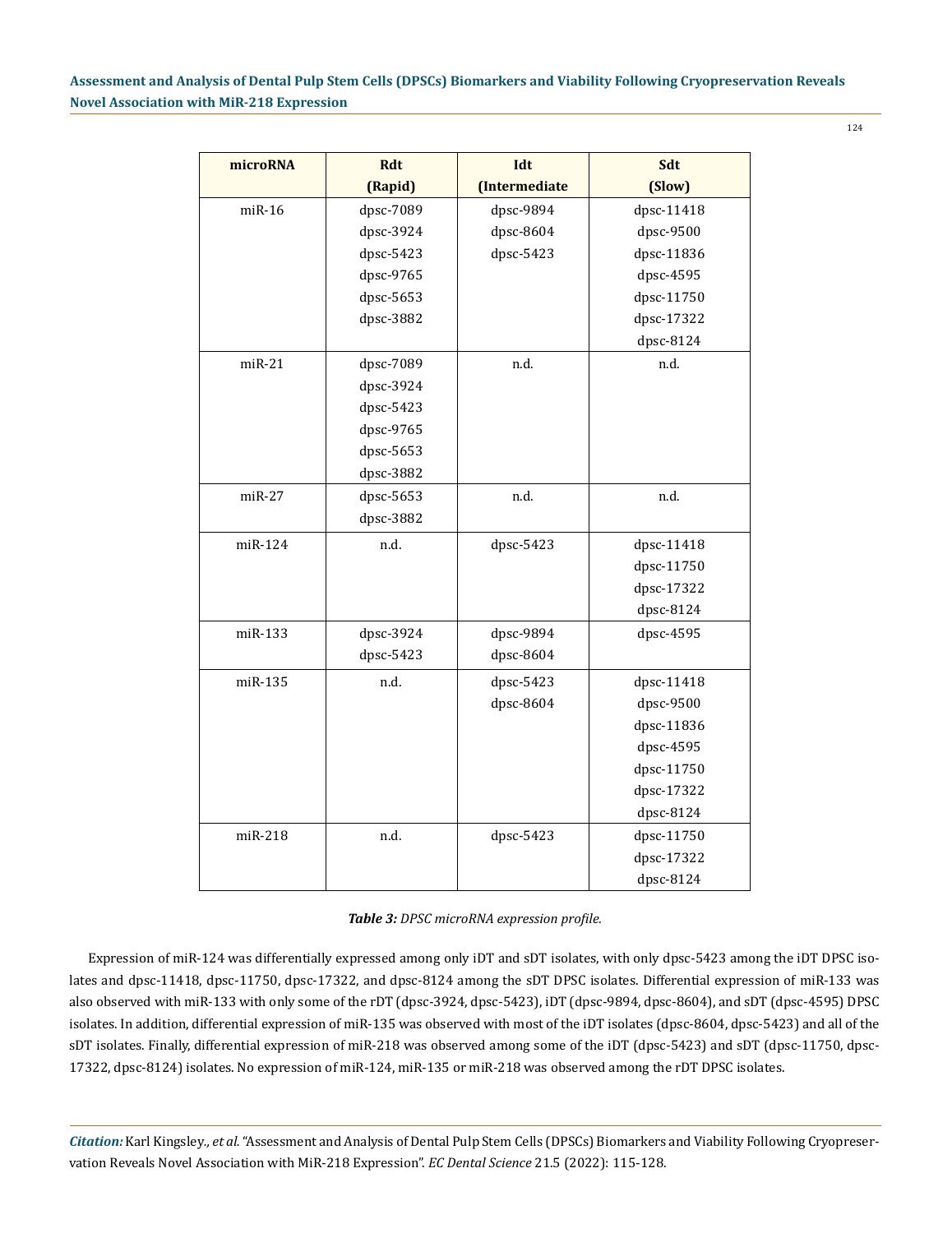#### **Discussion**

The primary goal of this study was to determine the effects of long-term cryopreservation on DPSC viability and pluripotency over time intervals up to ten years. In addition, pluripotent MSC markers and newly discovered non-coding microRNA were also screened in the current study to determine if expression of any of these were associated with DPSC viability over time. The results of this study demonstrated that although viability does vary with length of cryopreservation, this was not a strictly linear relationship between these variables, which confirms previous observations from this group [18-21]. Interestingly, some of the more recent isolates exhibited lower viability, while some of the oldest isolates exhibited high viability - which also supports other observations of differential viability - although most of the time frames observed in these studies were significantly less than those in the current analysis [13,15,17,30,31].

Although the relationship between doubling time (DT) and multipotency has been observed in other studies [20,21,25,26], this did not appear to be significantly associated with viability over time - an observation that has been made previously but without sufficient explanation for the mechanisms responsible [18,19,32,33]. This study also analyzed several biomarkers and specific microRNAs which may provide some functional information about growth and proliferation, as well as survival and viability similar to other research studies in this area [34,35]. More specifically this study found that the DPSC isolates with the highest viability expressed three specific microRNAs, miR-124, miR-135 and miR-218, which was only found among iDT and sDT DPSCs. In addition, while miR-124 and miR-135 were also expressed in DPSC isolates with lower viability - only miR-218 was expressed among the iDT and sDT DPSC with the highest viability.

Differential expression of miR-218 has been observed in other DPSC isolates and has been previously associated with differentiation potential [36-38]. More specifically, in undifferentiated DPSC isolates that express both Oct-4 and NANOG, osteogenic induction reduced miR-218 expression and one of the putative mir-218 transcriptional targets RUNX2 expression [36]. In other studies, long non-coding CCAT1 was sufficient to decrease miR-218 expression and to promote differentiation [38]. This information does not strictly conform with the results of the current study, which demonstrated the miR-218 expressing cells with highest viability (dpsc-11750, dpsc-17322, dpsc-8124) did not express Oct-4 (or Sox-2). This may be attributed to the fact that these DPSC isolates did not express Oct-4 and were therefore functionally distinct from those DPSC populations in previous studies.

In addition, this study also found differential expression of miR-124 and miR-125 among the high-viability, miR-218 expressing DPSC isolates - although this expression was not exclusive to these DPSCs. Interestingly, miR-124 has also been recently observed in DPSCs but has been more closely associated with neural differentiation following growth factor treatment [39,40]. This may be the first observation of miR-124 expression among non-differentiated DPSCs and may be closely associated with viability if co-expressed with miR-218. Similarly, expression of miR-135 has been observed among other stem cells but has been more closely associated with neuromuscular differentiation studies [41,42]. This may be among the first studies to associate miR-135 expression with miR-124 and miR-218 expression and the observation of increased viability.

Although these results are significant, there are some limitations of this study that should also be considered. First, this is a retrospective study of previously isolated and cryopreserved DPSCs. As with all retrospective studies, the methods of initial isolation and cell culture may have influenced the proliferative potential and viability of these DPSC isolates and must be considered when comparing these results with other studies of this nature [18-21]. In addition, this group was restricted to the availability of DPSC isolates within the existing repository. Future studies may wish to expand this analysis and incorporate DPSC isolates from other institutions and research groups to further expand the inferences that can be drawn from these results. Finally, due to financial constraints only a limited number of microRNAs could be screened and analyzed. Future studies with additional resources might expand the number of microRNAs to include additional targets that might influence the mechanisms associated with viability and survival.

*Citation:* Karl Kingsley*., et al.* "Assessment and Analysis of Dental Pulp Stem Cells (DPSCs) Biomarkers and Viability Following Cryopreservation Reveals Novel Association with MiR-218 Expression". *EC Dental Science* 21.5 (2022): 115-128.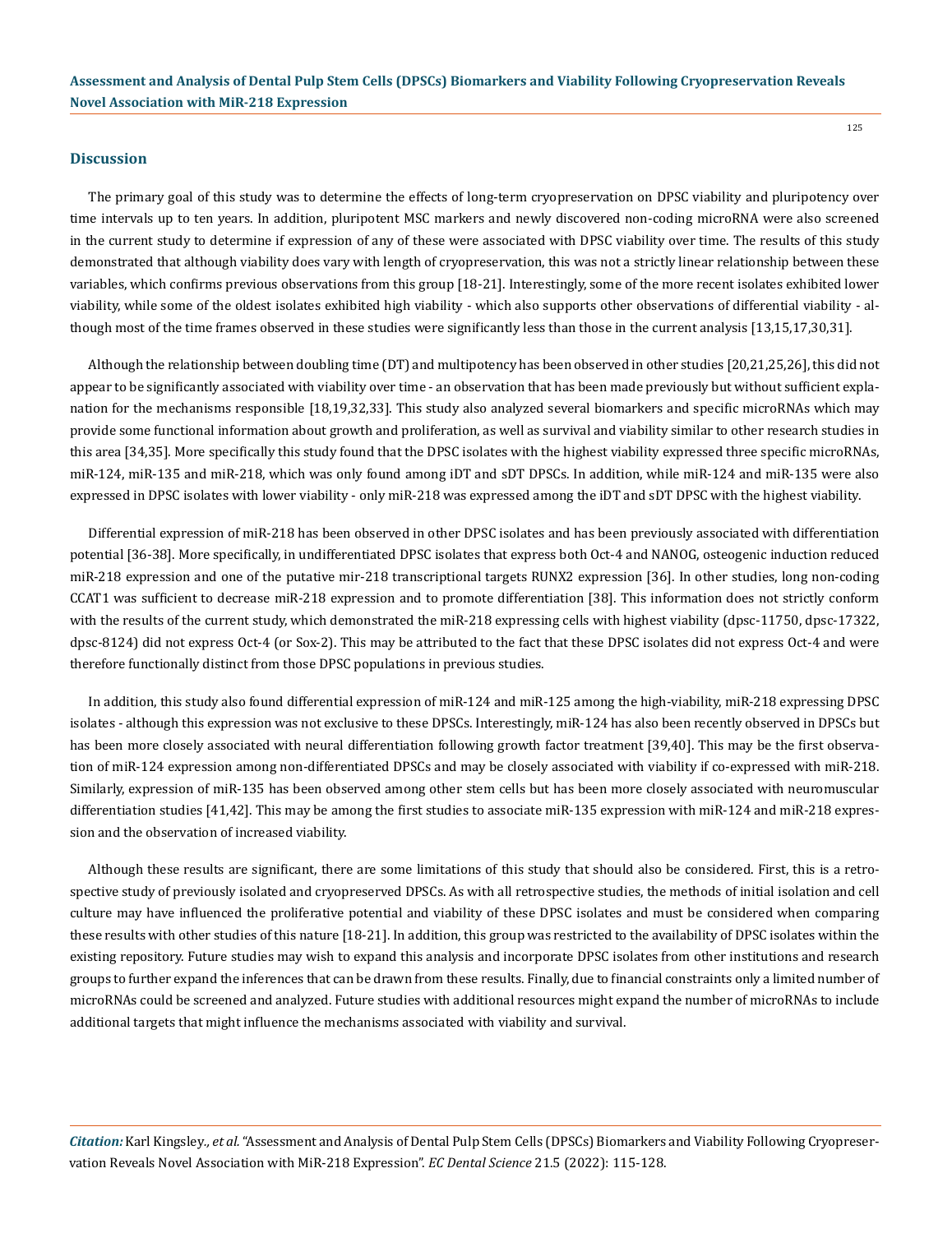## **Conclusions**

Although many studies have focused on the potential for DPSC use in biomedical and bioengineering applications, few studies have evaluated the long-term effects of cryopreservation or methods for identifying which DPSC isolates may be most likely to survive this procedure. This study is among the first to evaluate DPSC cryopreservation for periods up to ten years, as well as to identify potential biomarkers (such as miR-218) that may identify DPSC isolates with high survival potential.

#### **Funding Information**

No external funding was obtained for this study. The authors would like to acknowledge the Office of Research at the School of Medicine and the School of Dental Medicine at the University of Nevada, Las Vegas – for support of this project. Dr. Kingsley and Dr. Howard are co-investigators on the National Institute of Health (NIH) grant R15DE028431.

## **Acknowledgements**

The authors would like to acknowledge the presentation of preliminary data from this manuscript by AT and BR at the International Association for Dental Research (IADR) conference in 2020.

#### **Author Contributions**

KK and KMH were responsible for the overall project design. PC, KL, MR, AT, and BT were responsible for data generation. KK and MH were responsible for analysis and the writing of this manuscript.

## **Conflict of Interest**

The authors declare that they have no conflicts of interest to report.

#### **Bibliography**

- 1. Rady D., *et al*[. "Mesenchymal Stem/Progenitor Cells: The Prospect of Human Clinical Translation".](https://www.hindawi.com/journals/sci/2020/8837654/) *Stem Cells International* (2020): [8837654.](https://www.hindawi.com/journals/sci/2020/8837654/)
- 2. Zhang Q., *et al*[. "Regulation of pathophysiological and tissue regenerative functions of MSCs mediated via the WNT signaling pathway](https://www.spandidos-publications.com/10.3892/mmr.2021.12287)  (Review)". *[Molecular Medicine Reports](https://www.spandidos-publications.com/10.3892/mmr.2021.12287)* 24.3 (2021): 648.
- 3. Li Y., *et al*[. "An Update on the Potential of Mesenchymal Stem Cell Therapy for Cutaneous Diseases".](https://pubmed.ncbi.nlm.nih.gov/33505474/) *Stem Cells International* (2021): [8834590.](https://pubmed.ncbi.nlm.nih.gov/33505474/)
- 4. Shang F., *et al*[. "Advancing application of mesenchymal stem cell-based bone tissue regeneration".](https://pubmed.ncbi.nlm.nih.gov/33005830/) *Bioactive Materials* 6.3 (2020): [666-683.](https://pubmed.ncbi.nlm.nih.gov/33005830/)
- 5. Buduru SD., *et al*[. "The Potential of Different Origin Stem Cells in Modulating Oral Bone Regeneration Processes".](https://pubmed.ncbi.nlm.nih.gov/30625993/) *Cells* 8.1 (2019): 29.
- 6. Sordi V., *et al*[. "Stem cells to restore insulin production and cure diabetes".](https://pubmed.ncbi.nlm.nih.gov/28545927/) *Nutrition, Metabolism and Cardiovascular Diseases* 27.7 [\(2017\): 583-600.](https://pubmed.ncbi.nlm.nih.gov/28545927/)
- 7. Kardia E., *et al*[. "The use of mesenchymal stromal cells in treatment of lung disorders".](https://pubmed.ncbi.nlm.nih.gov/28244823/) *Regenerative Medicine* 12.2 (2017): 203-216.
- 8. [Marei MK and El Backly RM. "Dental Mesenchymal Stem Cell-Based Translational Regenerative Dentistry: From Artificial to Biologi](https://www.ncbi.nlm.nih.gov/pmc/articles/PMC5941981/)cal Replacement". *[Frontiers in Bioengineering and Biotechnology](https://www.ncbi.nlm.nih.gov/pmc/articles/PMC5941981/)* 6 (2018): 49.

*Citation:* Karl Kingsley*., et al.* "Assessment and Analysis of Dental Pulp Stem Cells (DPSCs) Biomarkers and Viability Following Cryopreservation Reveals Novel Association with MiR-218 Expression". *EC Dental Science* 21.5 (2022): 115-128.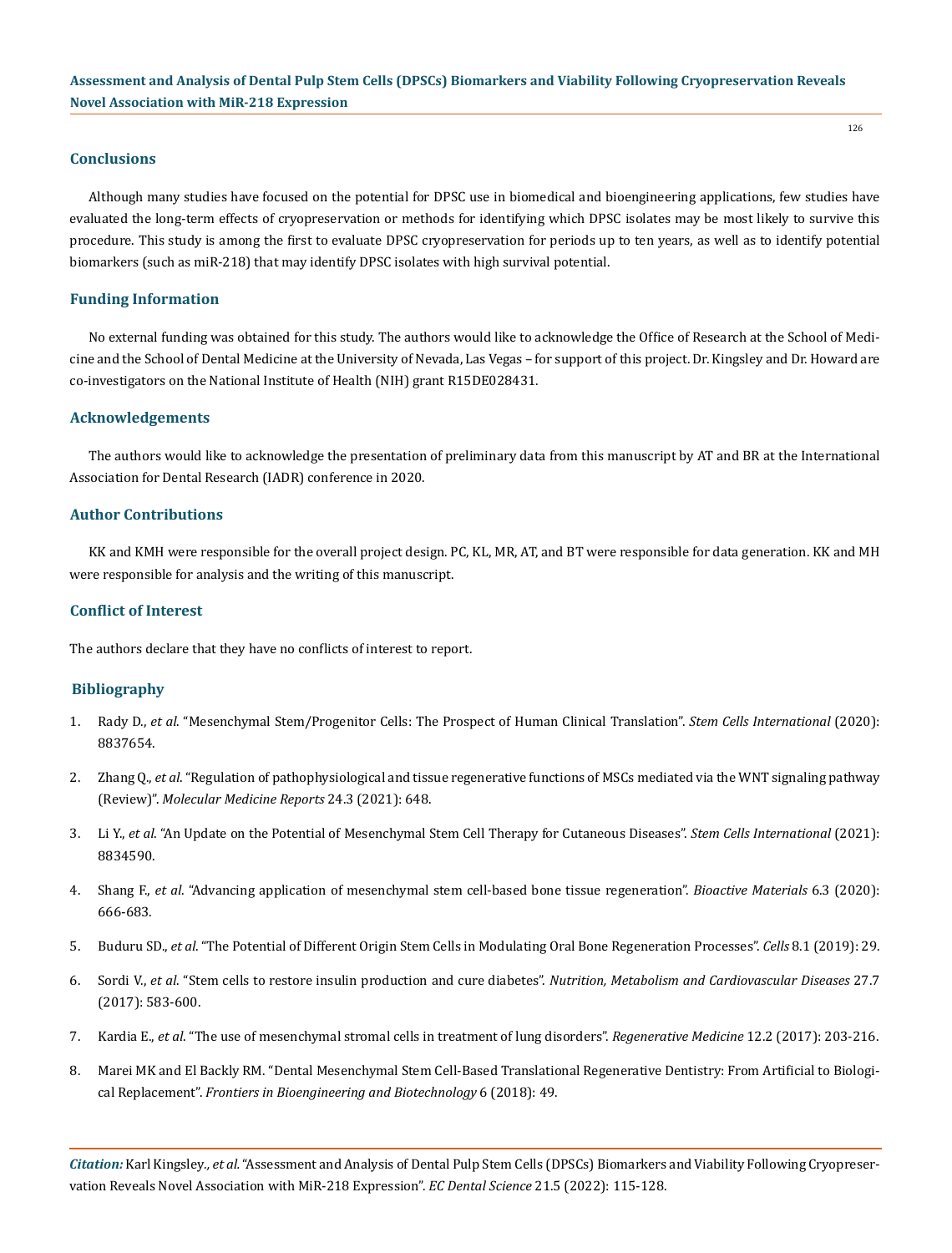127

- 9. [Bakopoulou A and About I. "Stem Cells of Dental Origin: Current Research Trends and Key Milestones towards Clinical Application".](https://pubmed.ncbi.nlm.nih.gov/27818690/)  *[Stem Cells International](https://pubmed.ncbi.nlm.nih.gov/27818690/)* (2016): 4209891.
- 10. Matsuura T., *et al*[. "Distinct characteristics of mandibular bone collagen relative to long bone collagen: relevance to clinical dentistry".](https://pubmed.ncbi.nlm.nih.gov/24818151/)  *[BioMed Research International](https://pubmed.ncbi.nlm.nih.gov/24818151/)* (2014): 769414.
- 11. La Noce M., *et al*[. "Dental pulp stem cells: state of the art and suggestions for a true translation of research into therapy".](https://pubmed.ncbi.nlm.nih.gov/24589847/) *Journal of Dentistry* [42.7 \(2014\): 761-768.](https://pubmed.ncbi.nlm.nih.gov/24589847/)
- 12. [Aghali A. "Craniofacial Bone Tissue Engineering: Current Approaches and Potential Therapy".](https://pubmed.ncbi.nlm.nih.gov/34831216/) *Cells* 10.11 (2021): 2993.
- 13. Pilbauerova N., *et al*[. "The Effects of Cryogenic Storage on Human Dental Pulp Stem Cells".](https://www.mdpi.com/1422-0067/22/9/4432) *International Journal of Molecular Sciences* [22.9 \(2021\): 4432.](https://www.mdpi.com/1422-0067/22/9/4432)
- 14. Hilkens P., *et al*[. "Cryopreservation and Banking of Dental Stem Cells".](https://pubmed.ncbi.nlm.nih.gov/27837566/) *Advances in Experimental Medicine and Biology* 951 (2016): [199-235.](https://pubmed.ncbi.nlm.nih.gov/27837566/)
- 15. Raik S., *et al*[. "Assessment of Post-thaw Quality of Dental Mesenchymal Stromal Cells After Long-Term Cryopreservation by Uncon](https://pubmed.ncbi.nlm.nih.gov/31853872/)trolled Freezing". *[Applied Biochemistry and Biotechnology](https://pubmed.ncbi.nlm.nih.gov/31853872/)* 191.2 (2020): 728-743.
- 16. İslam A., *et al*[. "Comparative evaluation of low-level laser therapy on proliferation of long-term cryopreserved human dental pulp](https://pubmed.ncbi.nlm.nih.gov/32613417/)  [cells isolated from deciduous and permanent teeth".](https://pubmed.ncbi.nlm.nih.gov/32613417/) *Lasers in Medical Science* 36.2 (2021): 421-427.
- 17. Kumar A., *et al*[. "Effect of uncontrolled freezing on biological characteristics of human dental pulp stem cells".](https://pubmed.ncbi.nlm.nih.gov/25663639/) *Cell and Tissue Banking* [16.4 \(2015\): 513-522.](https://pubmed.ncbi.nlm.nih.gov/25663639/)
- 18. Tomlin A., *et al*[. "Dental Pulp Stem Cell Biomarkers for Cellular Viability Following Long-Term Cryopreservation".](https://www.semanticscholar.org/paper/Dental-Pulp-Stem-Cell-Biomarkers-for-Cellular/b83b461a4b6557c3f168a964695c6c697dd86557) *The International [Journal of Developmental Biology](https://www.semanticscholar.org/paper/Dental-Pulp-Stem-Cell-Biomarkers-for-Cellular/b83b461a4b6557c3f168a964695c6c697dd86557)* 1.1 (2018): 1-6.
- 19. Tomlin A., *et al*[. "The effects of cryopreservation on human dental pulp-derived mesenchymal stem cells".](http://koreascience.or.kr/article/JAKO201610953524592.page) *Biomaterials and Biomedical Engineering* [3.2 \(2016\): 103-112.](http://koreascience.or.kr/article/JAKO201610953524592.page)
- 20. [Whiting M and Kingsley K. "Expression of microRNA among dental pulp stem cell \(DPSC\) isolates".](https://thescipub.com/abstract/crdsp.2018.12.18) *Current Research in Dentistry* [\(2019\).](https://thescipub.com/abstract/crdsp.2018.12.18)
- 21. Whiting M., *et al*[. "Pluripotent Stem Cell Markers and microRNA Expression May Correlate with Dental Pulp Stem Cell Viability and](https://digitalscholarship.unlv.edu/som_fac_articles/566/)  Proliferation Rates". *[Asclepius Medical Research and Reviews](https://digitalscholarship.unlv.edu/som_fac_articles/566/)* 2.1 (2019): 1-7.
- 22. Bae S., *et al*[. "Functional Biomaterials for Dental Pulp Stem Cell Biomedical Applications".](https://pubmed.ncbi.nlm.nih.gov/33668171/) *Journal of Functional Biomaterials* 12.1 [\(2021\): 15.](https://pubmed.ncbi.nlm.nih.gov/33668171/)
- 23. Conde MC., *et al*[. "Does C ryopreservation Affect the Biological Properties of Stem Cells from Dental Tissues? A Systematic Review".](https://www.scielo.br/j/bdj/a/6YvPcfS4cH3NhQwKC4ZJhWQ/?lang=en)  *[Brazilian Dental Journal](https://www.scielo.br/j/bdj/a/6YvPcfS4cH3NhQwKC4ZJhWQ/?lang=en)* 27.6 (2016): 633-640.
- 24. Huynh NC., *et al*[. "Simplified conditions for storing and cryopreservation of dental pulp stem cells".](https://pubmed.ncbi.nlm.nih.gov/28957734/) *Archives of Oral Biology* 84 (2017): [74-81.](https://pubmed.ncbi.nlm.nih.gov/28957734/)
- 25. Pilbauerova N., *et al*[. "The Effect of Cultivation Passaging on the Relative Telomere Length and Proliferation Capacity of Dental Pulp](https://pubmed.ncbi.nlm.nih.gov/33804786/)  Stem Cells". *Biomolecules* [11.3 \(2021\): 464.](https://pubmed.ncbi.nlm.nih.gov/33804786/)